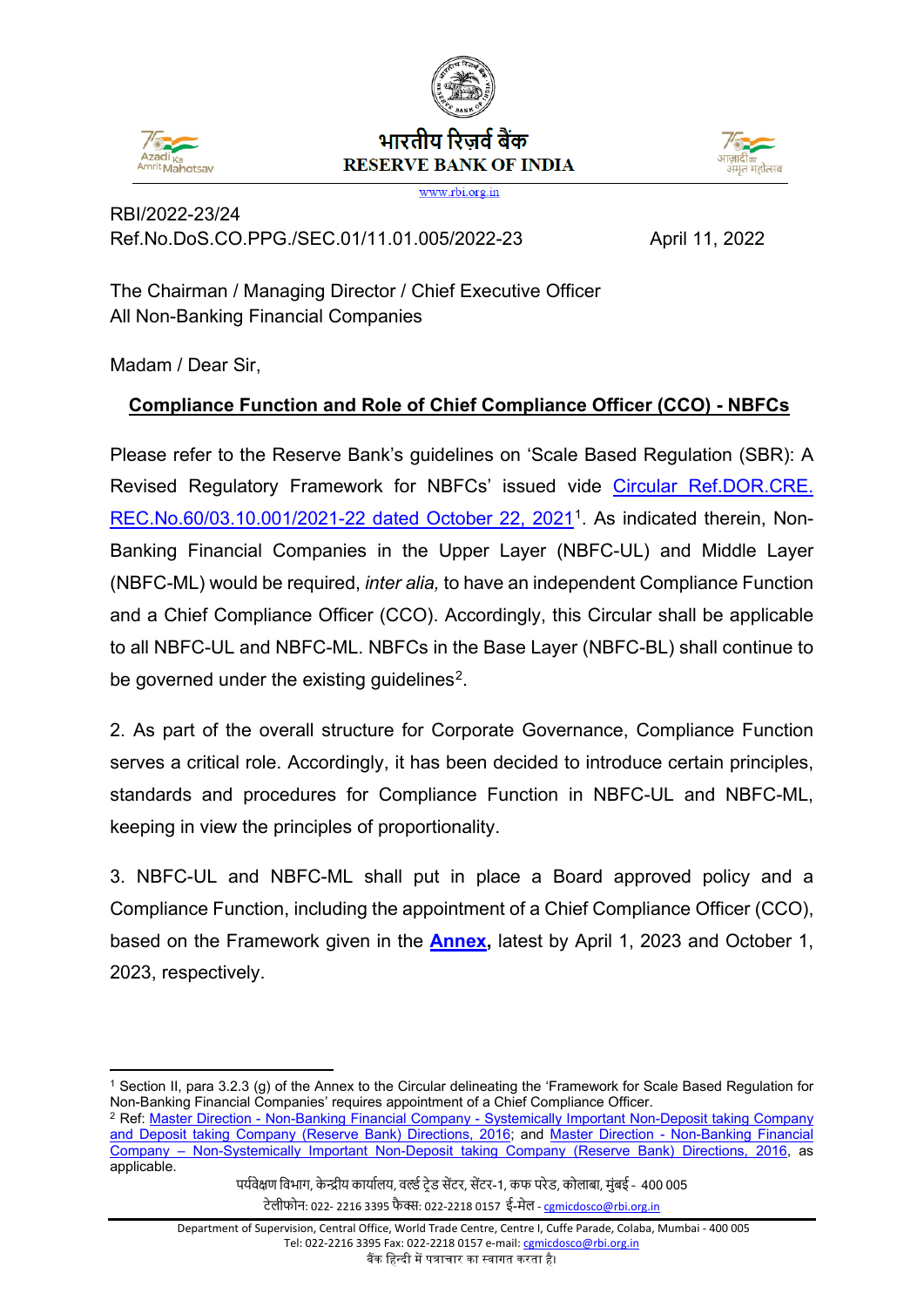4. This Circular shall be placed in the immediate next meeting of the Board of Directors for information and devising an implementation strategy, under the Board's supervision, in a time-bound manner.

Yours faithfully,

(Arnab Kumar Chowdhury) Chief General Manager-In-Charge

**Encl.: Annex**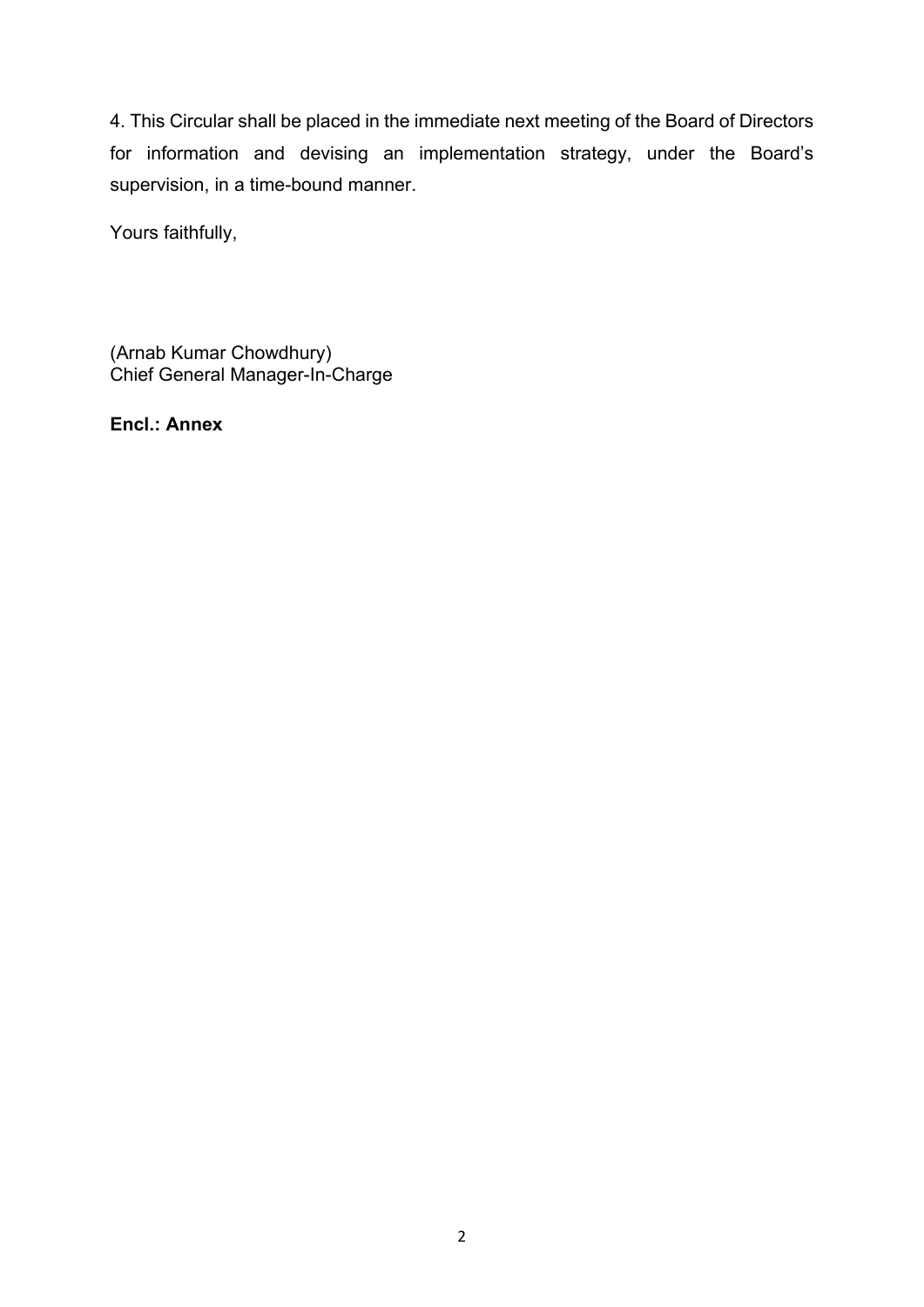#### **Annex**

#### <span id="page-2-0"></span>**Framework for Compliance Function and Role of Chief Compliance Officer in Non-Banking Financial Companies in Upper Layer and Middle Layer (NBFC-UL & NBFC-ML)**

#### **1. Introduction**

The Compliance Function is an integral part of effective governance, along with the internal control and risk management processes. The NBFCs in Upper Layer and Middle Layer shall treat the prescriptions in the Circular as a set of minimum guidelines only and accordingly frame their guidelines taking into account their corporate governance framework, the scale of operations, risk profile and organizational structure, etc.

#### **2. Compliance Risk**

Compliance risk is 'the risk of legal or regulatory sanctions, material financial loss or loss of reputation an NBFC may suffer, as a result of its failure to comply with laws, regulations, rules and codes of conduct, etc., applicable to its activities.

#### **3. Scope and Coverage of Compliance Function**

Compliance Function shall ensure strict observance of all statutory and regulatory requirements for the NBFC, including standards of market conduct, managing conflict of interest, treating customers fairly and ensuring the suitability of customer service.

#### **4. Responsibility of the Board and Senior Management**

4.1 The Board / Board Committee<sup>[3](#page-2-1)</sup> shall ensure that an appropriate Compliance Policy is put in place and implemented. Further, the Board / Board Committee shall prescribe the periodicity for review of Compliance risk.

#### 4.2 The Senior Management shall:

- i) carry out an exercise, at least once a year, to identify and assess the major Compliance risk facing the NBFC and formulate plans to manage it;
- ii) submit to the Board / Board Committee a review at the prescribed periodicity and a detailed annual review of Compliance; and

<span id="page-2-1"></span>**<sup>.</sup>** <sup>3</sup> 'Board Committee' means 'Audit Committee of the Board', wherever applicable under extant Regulations.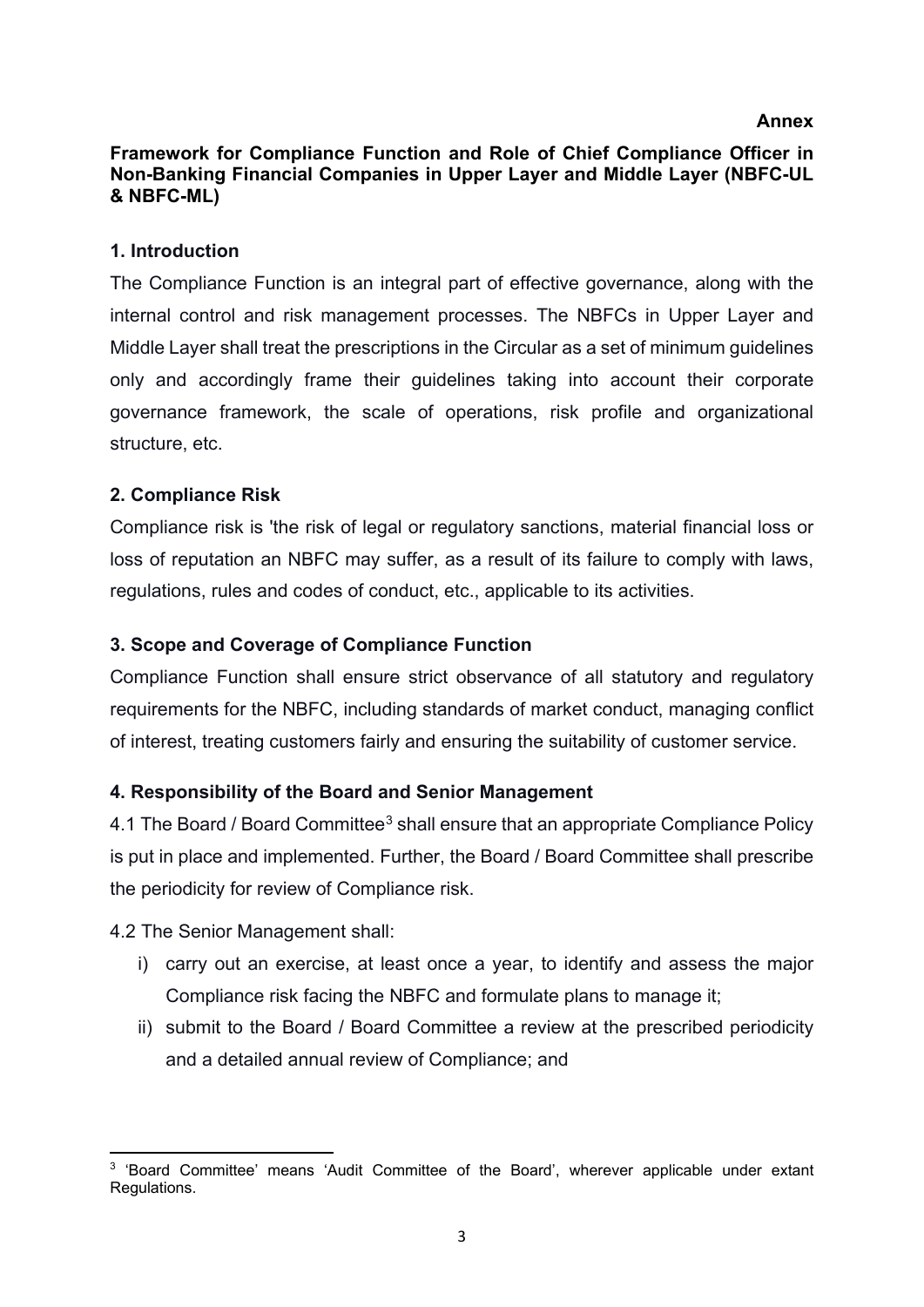iii) report promptly to the Board / Board Committee on any material Compliance failure while ensuring that appropriate remedial or disciplinary action is taken.

#### **5. Responsibilities of Compliance Function**

5.1 Compliance Function shall be responsible for undertaking the following activities at the minimum:

- i) *Assist the Board and the Senior Management in overseeing the implementation of Compliance Policy,* including policies and procedures, prescriptions in Compliance Manuals, internal codes of conduct, etc.
- ii) Play the central role in identifying the level of Compliance risk in the *organisation.* The Compliance risks in existing / new products and processes shall be analysed and appropriate risk mitigants put in place. The Chief Compliance Officer (CCO) shall be a member of the 'new product' committee/s. All new products shall be subjected to intensive monitoring for at least the first six months of introduction to ensure that the indicative parameters of Compliance risk are adequately monitored.
- iii) *Compliance Function shall monitor and test Compliance* by performing sufficient and representative Compliance testing, and the results of such Compliance testing shall be reported to the Senior Management. It shall periodically circulate the instances of compliance failures among staff, along with the required preventive instructions. Staff accountability shall be examined for major Compliance failures.
- iv) *Ensure compliance of regulatory/ supervisory directions given by RBI in both letter and spirit in a time-bound and sustainable manner.* RBI will continue to expect an effective Compliance Program where all Risk Mitigation Plan (RMP) / Monitorable Action Plan (MAP) points are complied with within the timelines prescribed. Unsatisfactory compliance with RMP/MAP may invite penal action from RBI.
- v) *Attend to compliance with directions from other regulators in cases where the activities of the entity are not limited to the regulation/supervision of RBI*. Further, discomfort conveyed to the NBFC on any issue by other regulators, and action taken by any other authorities / law enforcement agencies, shall be brought to the notice of RBI.
- vi) *The Compliance Department may also serve as a reference point for the staff from operational departments for seeking clarifications / interpretation of various regulatory and statutory guidelines.*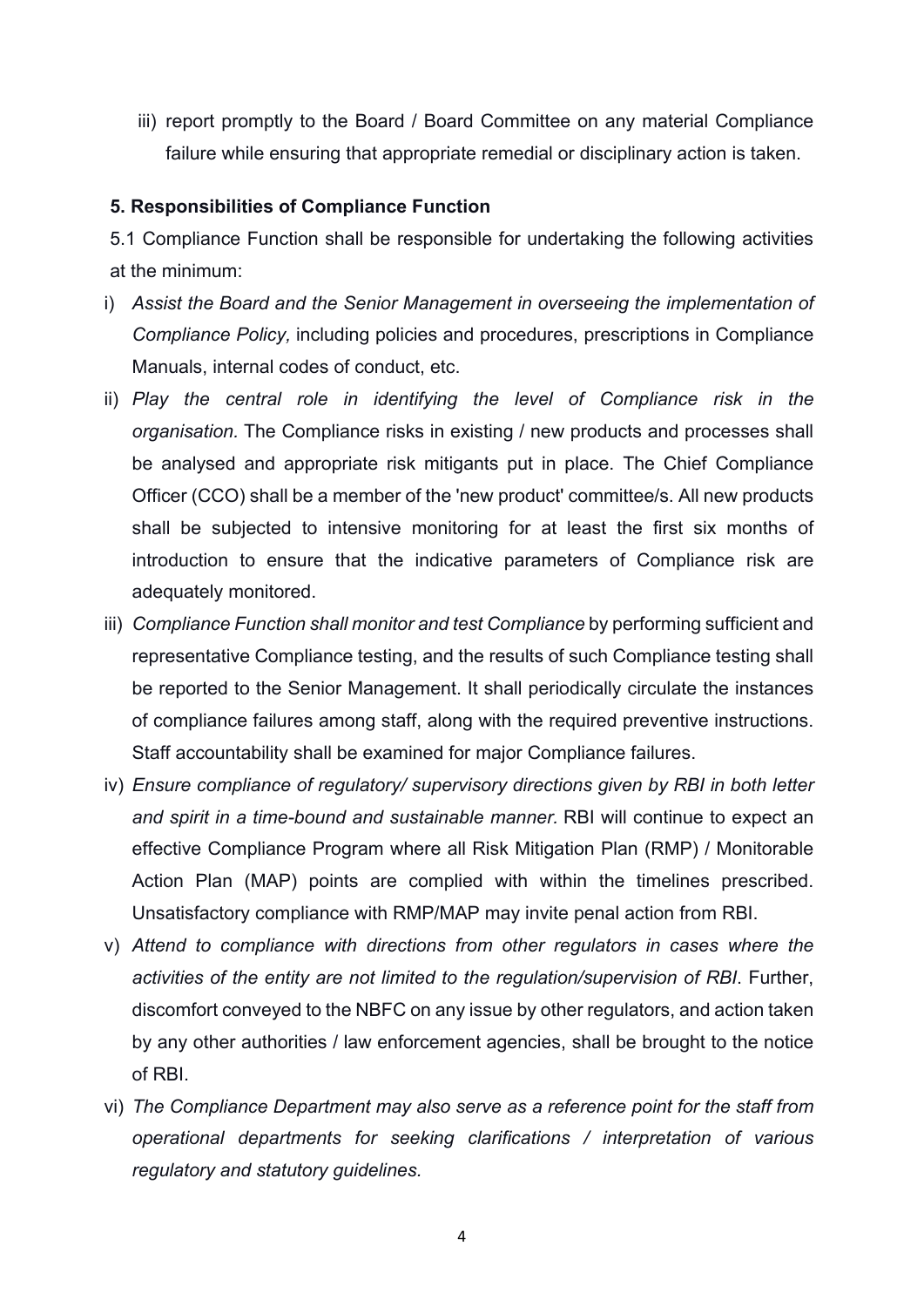5.2 The CCO shall be the nodal point of contact between the NBFC and the regulators / supervisors and shall necessarily be a participant in the structured or other regular discussions held with RBI. Further, compliance to RBI inspection reports shall be communicated to RBI necessarily through the office of the Compliance Function.

5.3 In some NBFCs, there may be separate departments / divisions looking after compliance with different statutory and other requirements. In such cases, the departments concerned shall hold the prime responsibility for their respective areas, which shall be clearly outlined. Adherence to applicable statutory provisions and regulations is the responsibility of each staff member. However, the Compliance Function would need to ensure overall oversight.

#### **6. Broad Contours of Compliance Framework in NBFCs**

#### **A. Compliance Policy**

a. The NBFC shall lay down a Board-approved Compliance Policy clearly spelling out its Compliance philosophy, expectations on Compliance culture, structure and role of the Compliance function, the role of CCO, processes for identifying, assessing, monitoring, managing, and reporting on Compliance risk. The Policy shall be reviewed at least once a year.

b. Broadly, the Policy shall ensure coverage of the following aspects:

- i) Measures to ensure the independence of the Compliance function and its right to freely disclose findings and views to senior management, Board / Board Committee;
- ii) Focus on various regulatory and statutory Compliance requirements;
- iii) Monitoring mechanism for the Compliance testing procedure;
- iv) Reporting requirements, including Compliance risk assessment and change in risk profile, etc. to the Senior Management and to the Board / Board Committee;
- v) The authority of the Compliance Function to have access to information as specified in Part D below;
- vi) A mechanism for dissemination of information on regulatory prescriptions and guidelines among staff and periodic updating of operational manuals; and
- vii) The approval process for all new processes and products by the Compliance Department, prior to their introduction.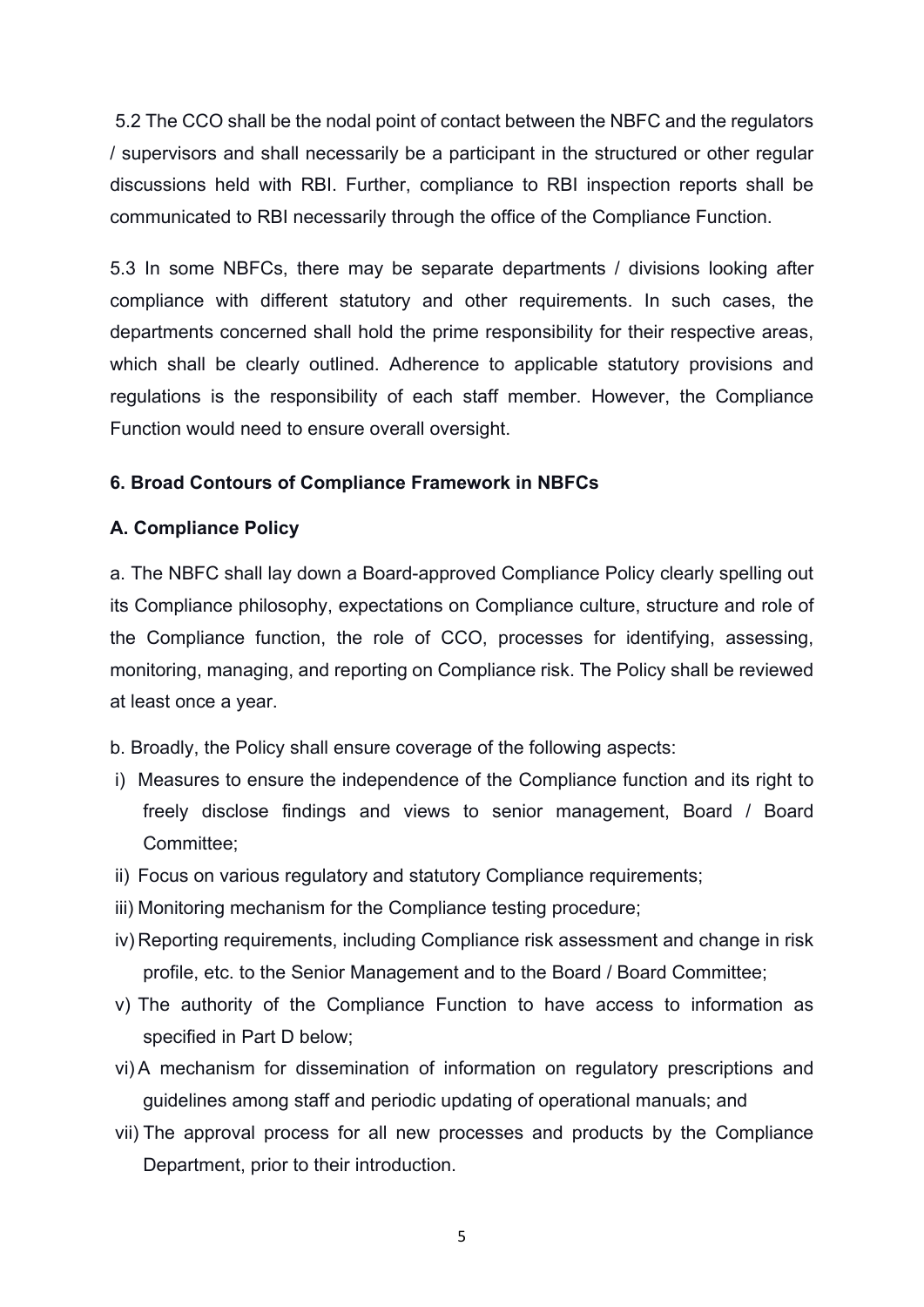#### **B. Compliance Structure**

The Compliance Department shall be headed by the Chief Compliance Officer, meeting the requirements prescribed in this Circular. NBFCs are free to adopt their own organizational structure for the Compliance Function. However, the function shall be independent and sufficiently resourced, its responsibilities shall be clearly specified, and its activities shall be subject to periodic and independent review.

#### **C. Compliance Programme**

The NBFC shall carry out an annual Compliance risk assessment in order to identify and assess major Compliance risks faced by them and prepare a plan to manage the risks. The annual review, to be carried out by the Senior Management, shall ensure coverage of at least the following aspects:

- i) Compliance failures, if any, during the preceding year and consequential losses and regulatory action, as also steps taken to avoid recurrence of the same;
- ii) Listing of all major regulatory guidelines issued during the preceding year and steps taken to ensure compliance;
- iii) Compliance with fair practices codes and adherence to standards set by selfregulatory bodies and accounting standards; and
- iv) Progress in the rectification of significant deficiencies and implementation of recommendations pointed out in various audits and RBI inspection reports.

#### **D. Authority**

The CCO and Compliance Function shall have the authority to communicate with any staff member and have access to all records or files that are necessary to enable her / him to carry out entrusted responsibilities in respect of Compliance issues. This authority shall flow from the Compliance Policy of the NBFC.

#### **E. Dual Hatting**

i. There shall not be any 'dual hatting,' i.e., the CCO shall not be given any responsibility which brings elements of conflict of interest, especially any role relating to business. The CCO shall generally not be a member of any committee which conflicts her / his role as CCO with responsibility as a member of the committee, including any committee dealing with purchases / sanctions. In case the CCO is a member of any such committee, that would only be an advisory role.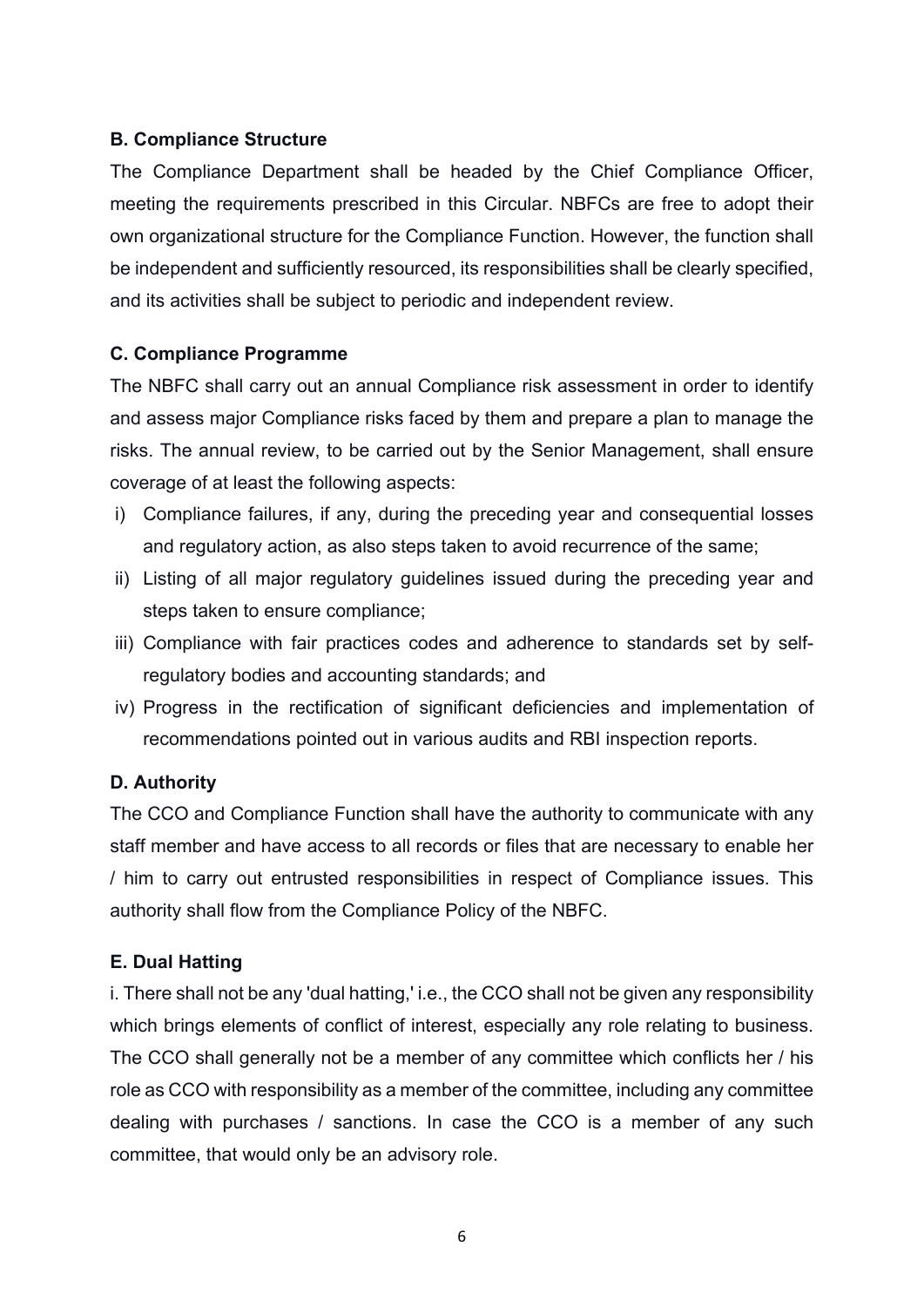ii. The staff in the Compliance Department shall primarily focus on Compliance Functions. However, the Compliance staff could be assigned some other duties while ensuring that there is no conflict of interest.

## **F. Qualifications and Staffing of Compliance Function**

Apart from having staff with basic qualifications and practical experience in business lines / audit & inspection functions, Compliance Function shall have adequate staff members with knowledge of statutory / regulatory prescriptions, law, accountancy, risk management, information technology, etc. Appropriate succession planning shall be ensured to avoid any future skill gap.

# **G. Internal Audit & Independent Review of Compliance Function**

Compliance risk shall be included in the risk assessment framework of the Internal Audit Function, and Compliance Function shall be subject to regular internal audit. The CCO shall be kept informed of audit findings related to Compliance, which shall serve as a feedback mechanism for assessing the areas of Compliance failures.

## **H. Supervisory Focus**

Examination of Compliance rigor prevalent in the NBFC shall be a part of Reserve Bank's supervisory risk assessment process.

# **7. Appointment and Tenure of CCO**

- i) Tenure: The CCO shall be appointed for a minimum fixed tenure of not less than 3 years. However, in exceptional cases, the Board / Board Committee may relax the minimum tenure by one year, provided appropriate succession planning is put in place;
- ii) Removal: The CCO shall be transferred / removed before completion of the tenure only in exceptional circumstances, with the explicit prior approval of the Board / Board Committee, after following a well-defined and transparent internal administrative procedure;
- iii) Rank: The CCO shall be a senior executive of the NBFC with a position not below two levels from the CEO. However, in the case of NBFCs-ML, this requirement can be relaxed by one level further. If the NBFC considers necessary, the CCO can also be recruited from the market;